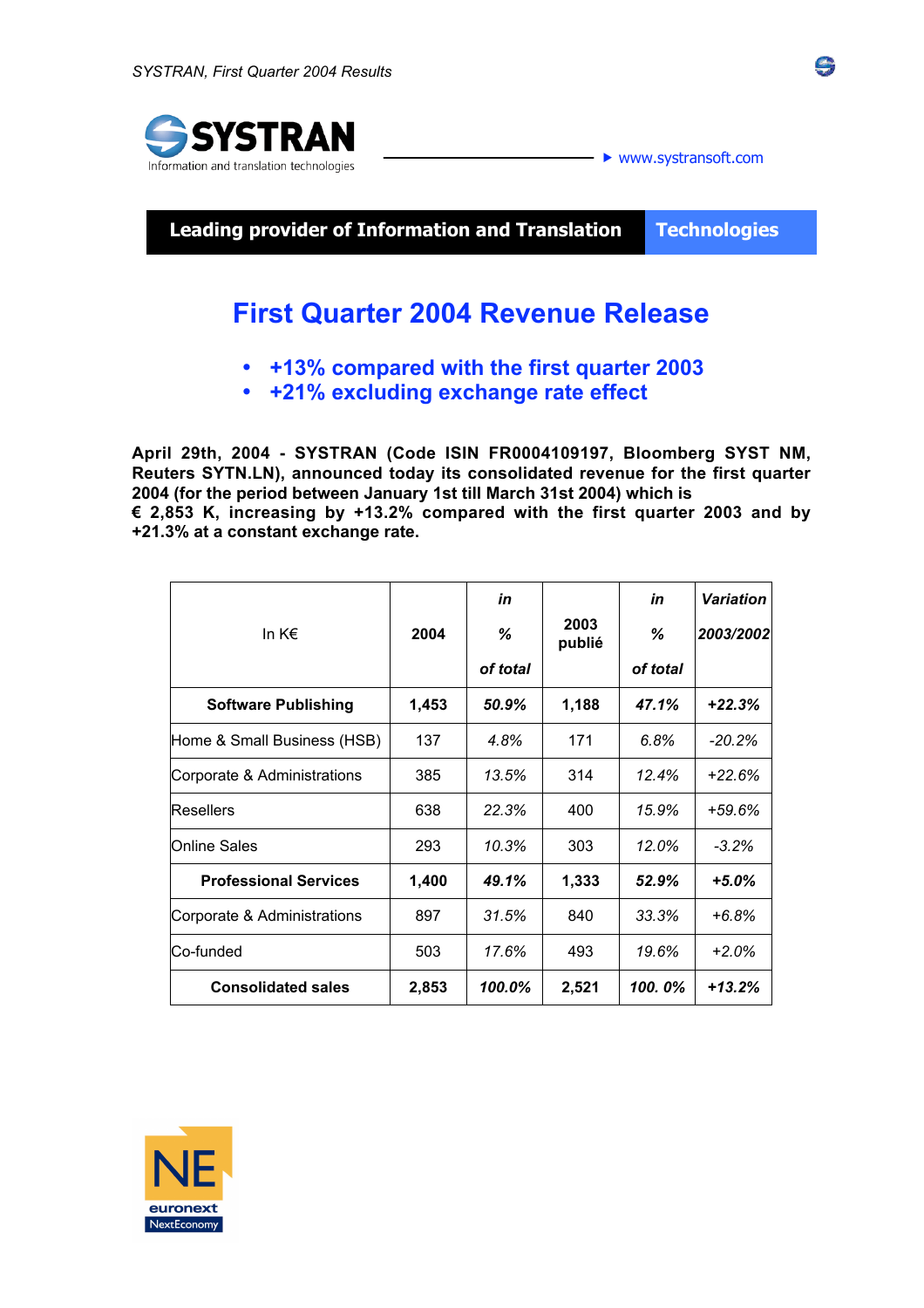

#### G. **First quarter 2004 activities**

During the first quarter, SYSTRAN focused on the finalization of its new version 5.0 and the acquisition of new orders from corporate customers (*Corporate & Administrations)*.

Software sales revenue increased by 22.3% to  $\epsilon$  1.453 K compared with the first quarter 2003.

These results are due to:

- the increase of activity with the resellers:
- the sales of products to corporations and administrations.

SYSTRAN continuous to expand its network of resellers and has signed a new distribution agreement for Sweden.

Online Sales increased by +13% excluding the effects of exchange rate.

SYSTRANet.com service is used by 250.000 regular users, out of which 50.000 subscribed during the last quarter.

Professional Services revenue increased by +5% due to new orders from corporate customers and administrations.

## G **Business Outlook 2004**

The new version 5.0 scheduled for launch at the end of the second quarter is expected to increase software sales.

SYSTRAN continues its policy of recruiting value-added distributors and resellers in Europe and the United States.

SYSTRAN continues to pursue its strategy of promoting online sales by launching a new e-shop and by limiting the use of free online services.

SYSTRAN will announce new Professional Services contracts in the second quarter and will submit proposals for new co-funded projects.

#### G **New Headquarters**

SYSTRAN has relocated its headquarters to the Grande Arche of Paris La Défense.

The new address of the Company is the following: La Grande Arche, Paroi Nord, 1 Parvis de la Défense, 92044 Paris La Défense Cédex